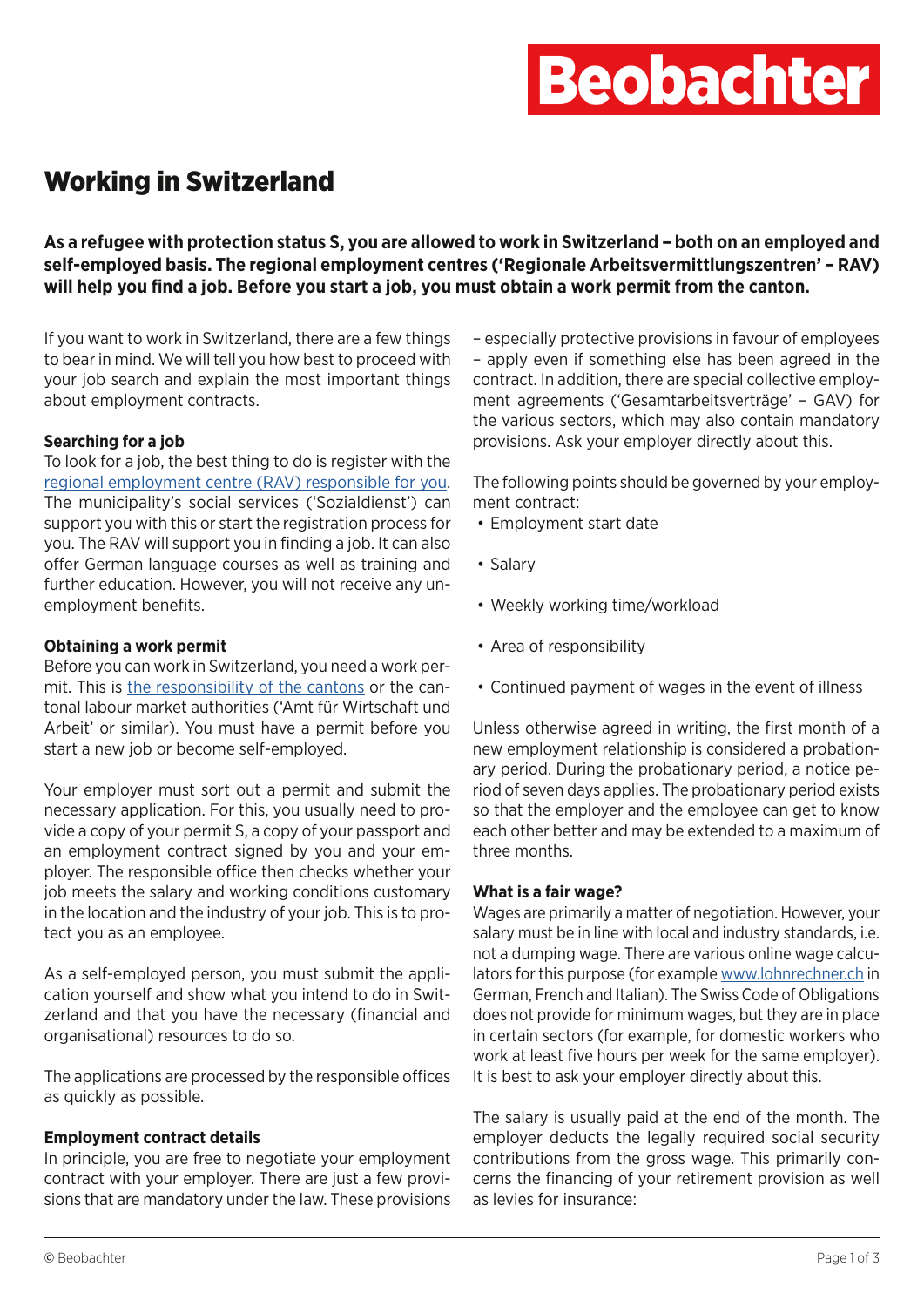

- AHV/IV/EO: 5.3 %
- Unemployment insurance: 1.1 %
- Accident insurance: the premiums for non-occupational accidents (from eight hours per week) – i.e. accidents that occur in your free time – are borne by you, while the premiums for occupational accidents are borne by your employer. The premium accounts for around 1.4 to over 2 %.
- Pension fund (for annual salaries over CHF 21,510): depending on age and pension fund regulations.

Your employer must provide you with a written pay slip each month showing these various deductions.

#### **What happens if I get sick?**

If you fall ill, your salary will continue to be paid for a limited period. If you have not agreed anything specific with your employer, the law applies. In the first year of service, continued payment of wages during illness lasts three weeks – provided you have already worked for more than three months or an agreed, fixed-term employment relationship has been in place for more than three months. After the first year of service, continued payment of wages during illness lasts for a "reasonably extended period". The law does not define what is "reasonable". Various courts have therefore developed scales that serve as a guideline.

The situation is different if the employer has taken out daily allowance insurance. Then the general terms and conditions of the health insurance apply. As a rule, these provide for 80 % of the salary to be paid for a maximum of 720 days of sick leave. The employer can deduct half of the premiums from your gross salary.

If you are ill and cannot work, consult a doctor, who can issue you with a certificate of incapacity for work, which you should send to your employer.

Please note: the continued payment of wages is compulsory. This also applies if you work part-time or on an hourly basis. In any case, the full salary normally paid is owed. The wage should be the same as if you were working.

#### **How and when can your employment relationship be terminated?**

The law does not provide for any special form for how your employment relationship must be terminated (by you or your employer), i.e. you can also resign verbally. However, the employment contract itself or a GAV may provide for a special form (in that case, notice usually has to be given in writing). In order to be able to prove that your employer has received notice of your resignation, it is best to provide it in writing. In the case of ordinary termination, certain notice periods must be observed. If the employment contract does not stipulate anything in this regard, the Code of Obligations stipulates the following deadlines:

- during the probationary period: seven days
- in the first year of service: one month
- in the second to and including ninth year of service: two months
- from the tenth year of service: three months

As mentioned above, you can also contractually agree on other notice periods. However, the time limits must be the same for both you and the employer.

No reason for the dismissal needs to be given, however, it must not be abusive. A termination is abusive if it was issued for unfair motives – for example, because you fought for your rights in the employment relationship. You can defend yourself against such a termination. You must protest against it in writing within the notice period and can file a complaint with the competent court within 180 days of conclusion of the employment contract. In this case, however, you cannot demand to be reinstated in your previous job, but may "only" claim financial compensation. This can amount to up to six months' wages.

Only in exceptional cases may you also be dismissed without notice. For this to happen, however, there must be serious misconduct on your part. A one-off mistake is usually not enough. An unjustified termination without notice can be contested in court. Compensation can also be claimed in this case.

#### **Special case: fixed-term contract**

An employment contract can also be limited in time. In this case, the contract ends automatically on the date agreed between you and your employer. Notice of termination is not necessary.

If you continue to work beyond the agreed end of your contract, the fixed-term employment contract is converted into a permanent employment relationship. Be